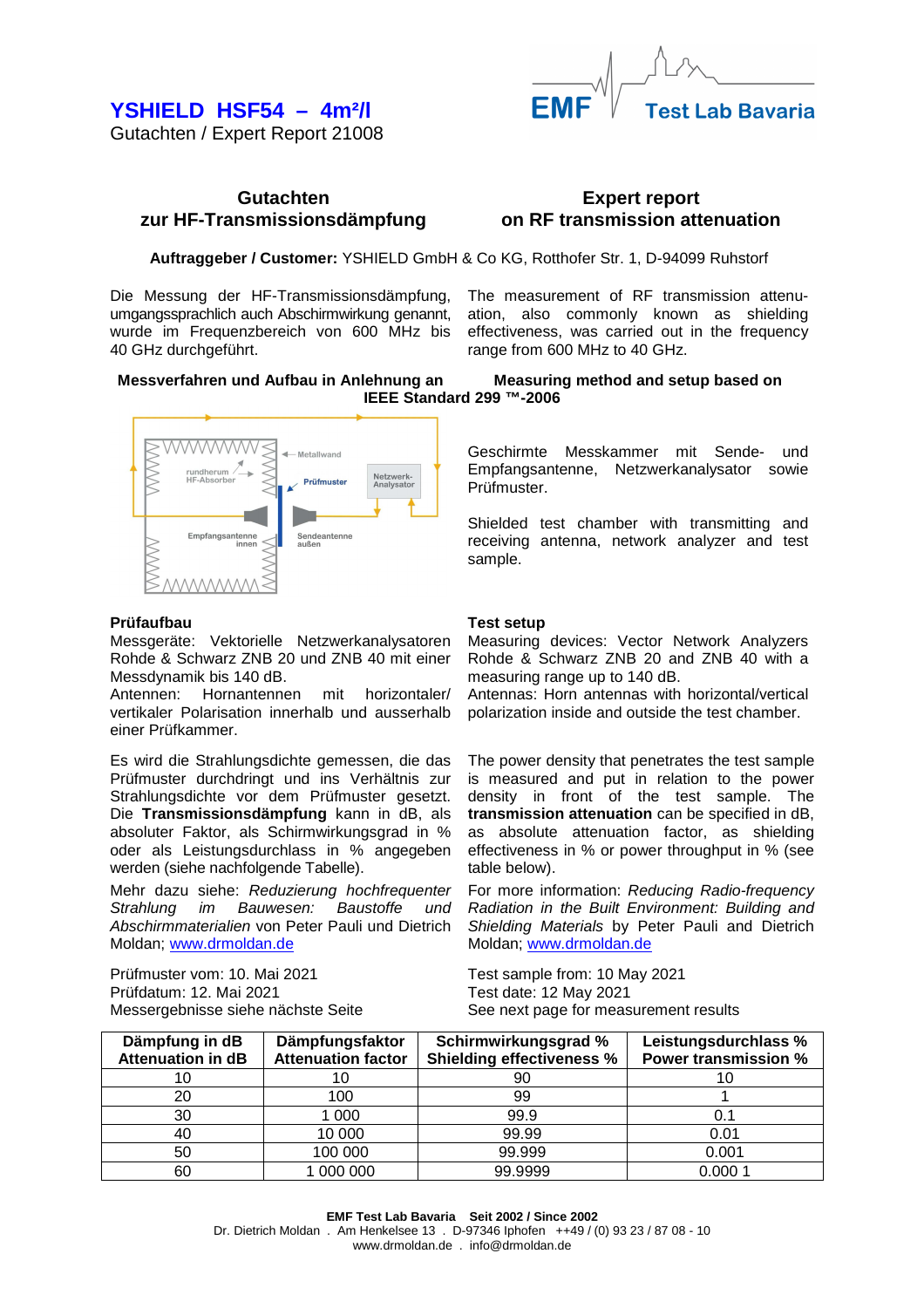## Vorbereitung des Prüfmusters **Preparation of test sample**

Auftrag mit Malerwalze, Verbrauchsmenge: 4 m²/l

## **HF-Transmissionsdämpfung: Skalierung**

obere Linie = 0 dB untere Linie = 100 dB

## Farbauftrag 1-lagig / Application 1 layer Farbauftrag 1-lagig / Application 1 layer







# D. Nolde

### Dr.-Ing. Dietrich Moldan Iphofen, 12.05.2021 YSHIELD HSF54 4m2prol Expert report 21008 210512

**EMF Test Lab Bavaria Seit 2002 / Since 2002**  Dr. Dietrich Moldan . Am Henkelsee 13 . D-97346 Iphofen ++49 / (0) 93 23 / 87 08 - 10

www.drmoldan.de . info@drmoldan.de

## Bottom line = 100 dB **600 MHz bis / to 10 GHz 10 GHz bis / to 40 GHz**



Application with a paint roller, Consumption rate: 4 m²/l

**RF transmission loss: scale** Top line  $= 0$  dB

## Farbauftrag 2-lagig / Application 2 layers Farbauftrag 2-lagig / Application 2 layers



## Farbauftrag 3-lagig / Application 3 layers Farbauftrag 3-lagig / Application 3 layers